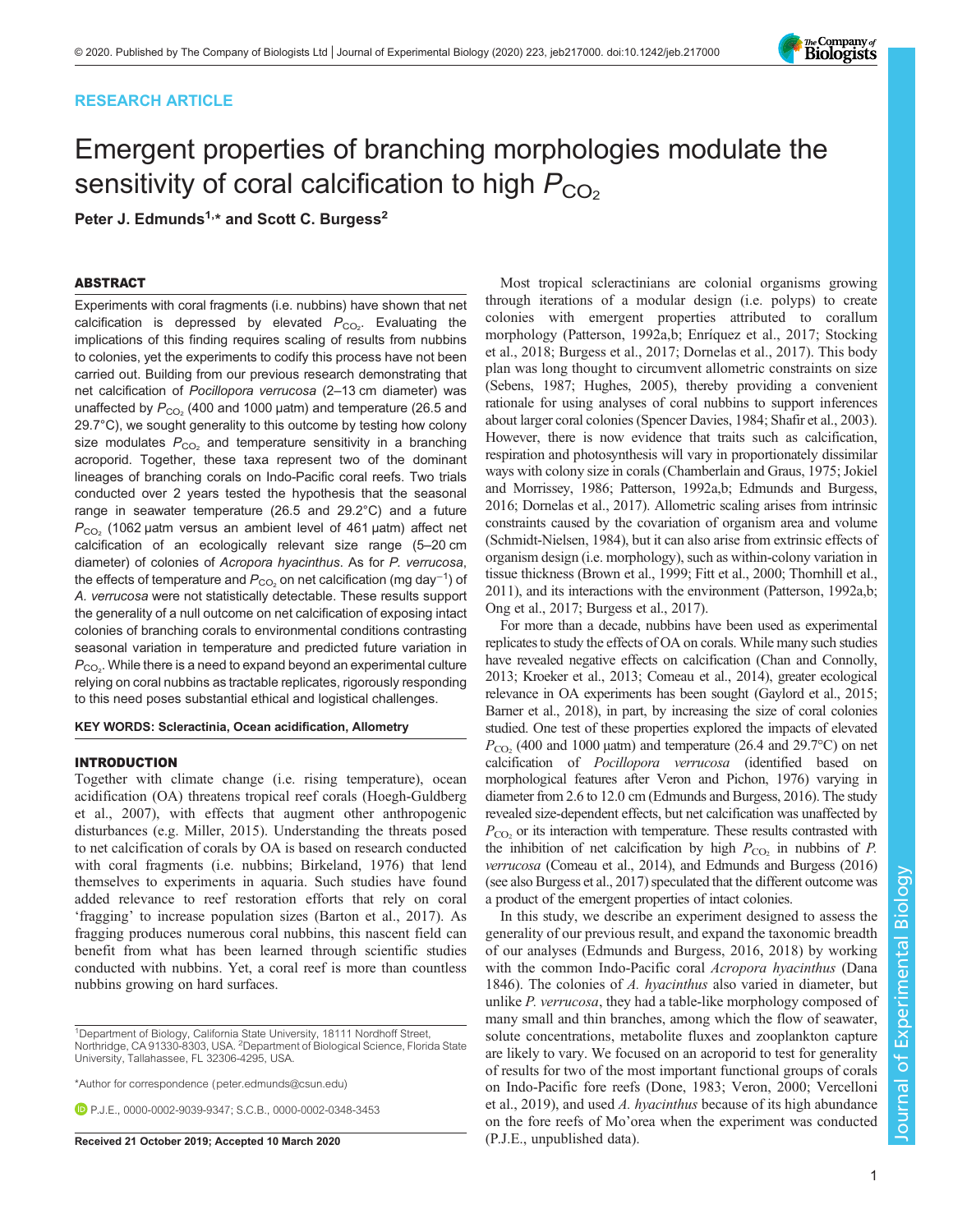#### MATERIALS AND METHODS

The two trials were completed during two field seasons (April to May in 2017 and 2018) at the Richard B. Gump South Pacific Research Station on Mo'orea (17°32'S 149°50'W). Both trials were completed in a mesocosm consisting of 150 l tanks that were independently heated, chilled, illuminated and supplied with  $CO<sub>2</sub>$ gas. The objective of working with large coral colonies prevented more than one colony of each size class being placed in each tank, because replicate colonies caused the total alkalinity  $(A_T)$  of the seawater to be drawn down through calcification. It was not possible to compensate for depressed  $A<sub>T</sub>$  through higher rates of seawater turnover in each tank, as this destabilized treatment conditions for  $P_{\rm CO}$ , and temperature. Trial 1 was conducted in 2017 with 8 small (∼6 cm diameter) and 8 large (∼17 cm diameter) colonies of A. hyacinthus that were incubated for 23 days in 8 tanks crossing two temperatures (26.5 and 29.3°C) and two  $P_{\text{CO}_2}$  levels (∼471 and 1062 µatm). Trial 2 was completed in 2018, and was implemented to replicate the first trial as closely as possible (i.e. 26.4 versus 29.1 $\degree$ C, and 450 versus 1062 µatm  $P_{\text{CO}_2}$ ). Trial 2 included 1 small and 1 large coral in each of 7 tanks; an eighth tank was included in an orthogonal design, but was dropped from the analysis following an equipment malfunction.

Net calcification was used as a response variable and was measured by buoyant weighing [\(Spencer Davies, 1989\)](#page-5-0), and expressed by colony as a function of colony size (tissue surface area). In both experiments, sample sizes were selected based on previous experiments in which statistical power was adequate to test the hypotheses of interest, but the final design was a compromise among the needs for experimental replicates, the importance of statistical independence, and the capacity for high precision in treatment conditions. All coral colonies were allocated randomly to treatment conditions.

Colonies of A. hyacinthus were haphazardly collected from 10 m depth on the fore reef of Mo'orea. Collection targeted small (∼6 cm diameter) and large (∼17 cm diameter) colonies that were bagged individually, and returned to the lab immersed in seawater and shaded from sunlight. Corals for trial 1 were collected on 11 April 2017, and those for trial 2 on 9 April 2018, and in both cases they were kept in a 1000 l tank for 4 days to adjust to laboratory conditions. This tank was maintained at ambient seawater temperature when the experiments were conducted (28.3±0.1°C in 2017 and 29.3±0.1°C in 2018, mean $\pm$ s.e.,  $N=5$  and 26, respectively), supplied with fresh seawater pumped from 14 m depth in Cook's Bay (at 10 l min<sup>-1</sup>), and illuminated at 452±12 and 618±11 μmol photons m<sup>-2</sup> s<sup>-1</sup> (mean± s.e.,  $N=5$  and 7, respectively) with LED lamps (Aquaillumination SOL white). Light was measured as photon flux density (PFD in the range of photosynthetically active radiation, PAR) using a quantum sensor (LiCor LI 193), and PFD was adjusted to approximate the values recorded at the collection depth on the fore reef of Mo'orea in April (ca. 645 µmol photons m<sup>-2</sup> s<sup>-1</sup> at noon). The corals were located on a table within the tank that rotated at 2 revolutions day<sup>-1</sup> to remove position effects. Following lab adjustment, the corals were buoyant weighted  $(\pm 1 \text{ mg}$  for small corals and  $\pm 10 \text{ mg}$  for large corals) and placed into the treatment tanks for the 23 day experiment.

One small and one large coral were randomly assigned to each 150 l tank in the mesocosm, with 8 tanks used to create orthogonal contrasts of two temperatures and two  $P_{\text{CO}_2}$  regimes. Two tanks were nested in each combination of conditions in both trials, but equipment malfunction reduced trial 2 to 7 tanks. Coral colonies were supported upright in the tanks by placing them in PVC cups, and each was identified with a numbered tag. The mesocosm (including lights and  $P_{\text{CO}_2}$  manipulations) is described elsewhere

[\(Edmunds and Burgess, 2016\)](#page-5-0), and here was used to target treatments of ∼26.5 and ∼29.0°C, which created a contrast of two temperatures within the current annual range of seawater temperatures in Mo'orea ([Edmunds, 2017\)](#page-5-0). The  $P_{CO_2}$  treatment contrasted present-day (i.e.  $\sim$ 400 μatm  $P_{CO_2}$ , ambient) and future  $P_{\text{CO}_2}$  conditions (~1000 µatm  $P_{\text{CO}_2}$ ). The high  $P_{\text{CO}_2}$  is a possible outcome by the end of the current century under the pessimistic RCP 8.5 scenario [\(IPCC, 2014](#page-5-0)). The temperature treatments tested for the effects on net calcification of ecologically relevant temperatures occurring within a year, but the high value was also selected to reduce the possibility of thermal bleaching. In Mo'orea, coral bleaching occurs when seawater temperature exceeds about 29.8°C [\(Wyatt et al., 2019](#page-5-0)), and the use of an upper temperature below this value allowed us to focus on the effects on calcification rather than bleaching.

Both trials lasted 23 days, during which the physical and chemical conditions in the tanks were monitored, and the instantaneous values were used to adjust the control systems to maintain treatment conditions. Seawater temperature was recorded at least daily [using a certified thermometer  $(\pm 0.05^{\circ}C)$ , model 15-077, Fisher Scientific, Pittsburgh, PA, USA]. Daily measurements were also taken for salinity (using a conductivity meter, YSI 3100, YSI Inc., Yellow Springs, OH, USA), pH (using a hand-held meter, Orion 3 star meter, Mettler-Toledo, LLC, Columbus, OH, USA, fitted with a Mettler DG115-SC probe) and light (Li Cor, LI-193 sensor attached to a Li Cor LI-1400 meter). Seawater samples (50 ml) were collected every 2–3 days for the analysis of  $A<sub>T</sub>$  using potentiometric titrations (after SOP3b; [Dickson et al., 2007\)](#page-5-0) conducted using an open cell, automatic titrator (Model T50, Mettler-Toledo) fitted with a pH probe (Mettler DG115- SC) that was calibrated on the total scale using Tris/HCl buffers [\(Dickson et al., 2007\)](#page-5-0). The accuracy and precision of the titrations was determined using certified reference materials (CRMs, batches 151, 158 and 172) from A. Dickson (Scripps Institution of Oceanography). The accuracy of the pH measurements obtained with the hand-held meter was determined by periodic comparison with values determined using m-Cresol Purple dye (no. 211761, Sigma-Aldrich, St Louis, MO, USA) according to SOP7 of [Dickson et al. \(2007\).](#page-5-0) The measurements of seawater pH and  $A<sub>T</sub>$  were used to calculate dissolved inorganic carbon (DIC) parameters using Seacarb ([Gattuso et al.,](#page-5-0) [2015](#page-5-0)) running in the R software environment (v3.6.1; R Foundation for Statistical Computing; [http://www.R-project.org/\)](http://www.R-project.org/).

Coral colonies were haphazardly moved within the tanks daily to avoid position effects, and periodically were inspected for night-time polyp expansion as an indicator of normal biological function. At the conclusion of the trials (8 May in 2017 and 7 May in 2018), the corals were buoyant weighed, and based on the change in buoyant weight, an empirical determination of seawater density and an aragonite density  $(\Omega_{\text{area}})$  of 2.93 g cm<sup>-3</sup>, the mass increment representing net calcification (in grams) was calculated. The surface area of live coral tissue was calculated by wax dipping ([Stimson and Kinzie, 1991\)](#page-5-0) and used as a measure of colony size.

## Statistical analyses

The experiment was analyzed using linear mixed effects models in the nlme package in R. Colony size (surface area in cm<sup>2</sup>), temperature and  $P_{CO_2}$  were modeled as fixed effects. Years and tanks were modeled as random effects. The response variable was net calcification, measured as the average daily change in skeletal mass (mg) over 23 days (i.e. mg day<sup>-1</sup>). Heteroscedasticity of residuals was modeled as a power variance function with respect to colony size. Analysis of variance was performed on the linear mixed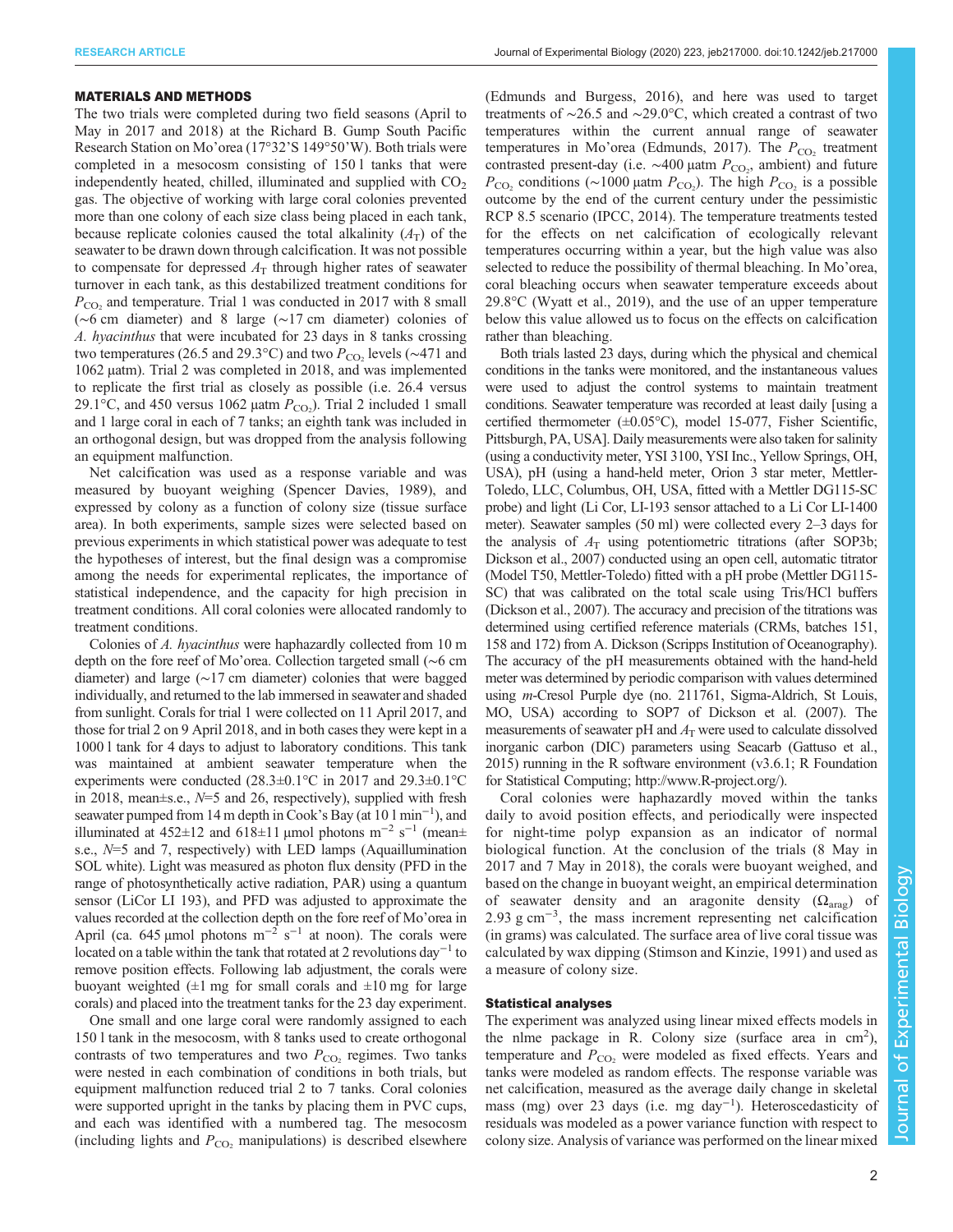effects model using conditional  $F$ -tests, although it should be noted that the P-values are large-sample approximations and are anticonservative.

## RESULTS

The physical and chemical conditions during trials 1 and 2 were stable and differed between treatments for temperature and  $P_{\rm CO_2}$  (Table 1). Trial 1 contrasted 26.5 $\pm$ <0.1 versus 29.3 $\pm$ <0.1 °C, and 471 $\pm$ 26 versus 1062 $\pm$ 9 µatm  $P_{\text{CO}_2}$ . Trial 2 contrasted 26.4 $\pm$ 0.1 versus 29.1 $\pm$ 0.1°C, and 450 $\pm$ 9 versus 1062 $\pm$ 13 µatm  $P_{\rm CO}$ , (mean $\pm$ s.e.,  $N=3-4$ ). Mean ( $\pm$ s.e.)  $A_T$  of the incubation seawater remained close to ambient seawater in Mo'orea (∼2300 µmol kg−<sup>1</sup> ; [Doo et al., 2019\)](#page-5-0) during trial 1 (2304±3 µmol kg<sup>-1</sup>,  $N=8$ ) and trial 2 (2285 $\pm$ 4 µmol kg<sup>-1</sup>, N=7), indicating that the corals were not depressing  $A_T$  through calcification. All corals in both trials remained normally colored relative to A. hyacinthus at 10 m depth on the outer reef when the study was completed, although one small colony in trial 1 became pale [\(Fig. 1](#page-3-0)C). Overall, there were no signs of tissue loss in either trial, and polyps routinely were seen expanded and feeding at night.

At the start of trial 1, small corals ranged in diameter from 5 to 8 cm, and large corals from 13 to 20 cm; at the start of trial 2, small corals ranged from 5 to 8 cm, and large corals from 16 to 20 cm. At the end of the experiment, the tissue area of trial 1 corals ranged from 93 to  $1222 \text{ cm}^2$ , and for trial 2 from 149 to  $1076 \text{ cm}^2$ . All corals regardless of treatment, tank or trial increased in mass over 23 days, with increments varying from 123 to 1472 mg day<sup>-1</sup> in trial 1, and from 59 to 1476 mg day−<sup>1</sup> in trial 2 ([Fig. 1\)](#page-3-0). Net calcification increased by 1.063 mg day<sup>-1</sup> (0.694–1.433 mg day<sup>-1</sup>, 95% confidence interval, CI) for every cm<sup>2</sup> increase in colony surface area at 26.5 $\degree$ C and ambient  $P_{\text{CO}_2}$ , but was unaffected by increases in temperature or  $P_{CO_2}$  [\(Tables 2](#page-3-0) and [3](#page-4-0), [Fig. 1](#page-3-0)).

## **DISCUSSION**

After nearly two decades of experimentation, the effects of high  $P_{\rm CO_2}$  and temperature on the calcification of reef corals has been tested in numerous studies ([Chan and Connolly, 2013; Kornder](#page-5-0) [et al., 2018\)](#page-5-0). The overall outcome of most of these studies is that high  $P_{CO_2}$  (relative to ~400 µatm) depresses net calcification ([Chan](#page-5-0) [and Connolly, 2013](#page-5-0); [Kroeker et al., 2013](#page-5-0); [Comeau et al., 2014\)](#page-5-0). There are exceptions to this negative trend [\(Reynaud et al., 2003](#page-5-0); [Castillo et al., 2014;](#page-4-0) [Strahl et al., 2015](#page-5-0); [Wall et al., 2017](#page-5-0)) and indications that its intensity can be attenuated by incubation conditions and nutritional status of the coral [\(Edmunds, 2011](#page-5-0); [Dufault et al., 2013; Vogel et al., 2015\)](#page-5-0). In at least two cases, temperature and high  $P_{CO_2}$  have been found to act in positive synergy to affect coral calcification, but one of these contrasted temperatures within a normal range for tropical reefs (25.0 versus 28°C; [Reynaud et al., 2003\)](#page-5-0) and the other contrasted a naturally occurring temperature with a likely future temperature (26 versus 32°C; [Langdon et al., 2018\)](#page-5-0). More commonly, however, temperature and  $P_{CO_2}$  have been shown to affect coral calcification independently ([Horvath et al., 2016; Okazaki et al.,](#page-5-0) [2017](#page-5-0); [Kroeker et al., 2013](#page-5-0); [Anderson et al., 2019](#page-4-0)). On its own, temperature affects net calcification of corals with a non-linear relationship characterized by a thermal threshold at ∼28°C [\(Edmunds, 2005;](#page-5-0) [Castillo et al., 2014;](#page-4-0) [Pratchett et al., 2015](#page-5-0); [Silbiger et al., 2019\)](#page-5-0). Meta-analyses of the effects of high  $P_{\rm CO_2}$  (and reduced seawater pH) show negative effects on coral calcification: for 25 studies predating 2011, [Chan and Connolly \(2013\)](#page-5-0) reported a  $\sim$ 15% decline for each unit reduction in  $\Omega_{\text{arag}}$  of seawater over the range of  $2 < \Omega_{\text{drag}} < 4$ , and for 41 experiments published before 1

|      | Tank no. | Treatment   | 놈                                                                                                                                                                                                                                                 | A <sub>T</sub> (µmol kg <sup>-1</sup> ) | $C_T$ (umol kg <sup>-1</sup> ) | $P_{\rm CO_2}$ (µatm) | $\Omega_{\text{arag}}$ | $7^{\circ}$ C)      | Salinity            | Light ( $\mu$ mol m <sup>-2</sup> s <sup>-1</sup> )                                                                                                                                                                          |
|------|----------|-------------|---------------------------------------------------------------------------------------------------------------------------------------------------------------------------------------------------------------------------------------------------|-----------------------------------------|--------------------------------|-----------------------|------------------------|---------------------|---------------------|------------------------------------------------------------------------------------------------------------------------------------------------------------------------------------------------------------------------------|
|      |          | <b>HLL</b>  | $.68 + (24)$                                                                                                                                                                                                                                      | (24)<br>2316±3                          | (171±3(24)                     | $083 \pm 12$ (24)     | $.99 \pm 0.02$ (24)    | 29.3±0.1 (24)       | $35.8 \pm 0.1(24)$  | $524 \pm 4$ (10)                                                                                                                                                                                                             |
|      |          | <b>HLE</b>  | 69±0.01 (24                                                                                                                                                                                                                                       | (24)<br>2314±7                          | $2165 \pm 7(24)$               | $057 \pm 15$ (24)     | $2.02 \pm 0.02$ (24)   | 29.2±0.1 (24)       | $35.8\pm$ (24)      | (10) /77                                                                                                                                                                                                                     |
|      |          | 오<br>기      | $.69\pm$ (24)                                                                                                                                                                                                                                     | (24)<br>2303±5                          | (171±3(24)                     | $042 \pm 12$ (24)     | $.81 \pm 0.02$ (24)    | 26.5±0.1 (24)       | $35.7 \pm 0.1$ (24) | 61) 94+6(                                                                                                                                                                                                                    |
|      |          | <b>THC</b>  | 7.68±0.01 (24)                                                                                                                                                                                                                                    | (24)<br>2300±9                          | 2165±7 (24)                    | 065±17 (24)           | $.79 \pm 0.02$ (24)    | 26.5±* (24)         | $35.9+$ (24)        | $330 \pm 19$ (10)                                                                                                                                                                                                            |
|      |          | <b>HTAC</b> | $7.94 \pm 0.02$ (24)                                                                                                                                                                                                                              | (24)<br>2303±7                          | $2020 \pm 11(24)$              | 537±25 (24)           | $3.28 \pm 0.08$ (24)   | $29.3 \pm 0.1$ (24) | $35.9\pm$ * (24)    | $358 \pm 11$ (10)                                                                                                                                                                                                            |
|      |          | <b>SHLH</b> | $7.97 \pm 0.01$ (24)                                                                                                                                                                                                                              | (24)<br>$2295 \pm 1$                    | 996±9 (24)                     | 487±12 (24)           | $43\pm0.06(24)$        | 29.3±0.1 (24)       | 35.8±0.1 (24)       | $352 \pm 7(10)$                                                                                                                                                                                                              |
|      |          | <b>LTAC</b> | $8.02 \pm 0.01$ (24)                                                                                                                                                                                                                              | (24)<br>2309±3                          | $007 \pm 6(24)$                | $430 + 12(24)$        | $.44 \pm 0.05(24)$     | 26.5±* (24)         | $35.9\pm$ * (24)    | $326 \pm 11$ (10                                                                                                                                                                                                             |
|      |          | <b>LTAC</b> | $8.01 \pm 0.01$ (24)                                                                                                                                                                                                                              | 3(24)<br>$2291 \pm 1$                   | 986±11 (24)                    | 431±9 (24)            | $37\pm0.06(24)$        | 26.5±* (24)         | $35.9\pm$ * (24)    | $646 + 9(10)$                                                                                                                                                                                                                |
| 2018 |          | HTAC        | $7.98\pm$ (28)                                                                                                                                                                                                                                    | 2294±7                                  | 997±5(28)                      | 469±7 (24)            | $49 \pm 0.03$ (28)     | 29.2±* (68)         | $35.2±$ (14)        | 333±6 (27)                                                                                                                                                                                                                   |
|      |          | <b>HLKC</b> | $7.68 \pm 0.02$ (28)                                                                                                                                                                                                                              | (14)<br>2267±8                          | 2129±10 (28)                   | $037 \pm 17$ (24)     | $.98 \pm 0.07$ (28)    | 29.0±* (68)         | 35.3±0.1 (14)       | 596±7 (27)                                                                                                                                                                                                                   |
|      |          | SHLH        | 7.65±0.03 (28)                                                                                                                                                                                                                                    | 2284±8                                  | $2156 \pm 14$ (28)             | $083 \pm 14$ (24)     | $.88 \pm 0.06(28)$     | 29.0±0.1 (68)       | $35.3\pm$ * (14)    | $509 \pm 7$ (22)                                                                                                                                                                                                             |
|      |          | <b>LTAC</b> | $8.01 \pm 0.01$ (28)                                                                                                                                                                                                                              | 2288±5                                  | 998±4 (28)                     | 437±7 (24)            | $0.38 \pm 0.04$ (28)   | 26.6±* (68)         | $35.2\pm$ (14)      | $339 \pm 7$ (27)                                                                                                                                                                                                             |
|      |          | <b>TAC</b>  | $8.01 \pm 0.01$ (28)                                                                                                                                                                                                                              | $2273 + 8$                              | 889±4 (28)                     | 443±7 (24)            | $0.32 \pm 0.04$ (28)   | 26.5±* (68)         | $35.2\pm$ (14)      | 544±5 (27)                                                                                                                                                                                                                   |
|      |          | <b>HC</b>   | 7.66±0.02 (28)                                                                                                                                                                                                                                    | (14)<br>2291±5                          | $2172 \pm 11(28)$              | 043±20 (24)           | $.74 \pm 0.05$ (28)    | $26.4\pm$ (68)      | $35.2\pm$ (14)      | $644 \pm 7(23)$                                                                                                                                                                                                              |
|      |          | THC.        | $7.65 \pm 0.04$ (28)                                                                                                                                                                                                                              | (14)<br>2297±4                          | $2181 \pm 18(28)$              | 085±17 (24)           | $.76 \pm 0.08$ (28)    | 26.6±* (68)         | $35.2\pm$ * (14)    | 355±5 (22)                                                                                                                                                                                                                   |
|      |          |             | pressure of CO <sub>2</sub> (P <sub>CO2</sub> ) and saturation state of aragonite (2 <sub>arag</sub> ) were calculated from measured pH-, total alkalinity (A+), temperature (T ) and salinity using the R package Seacarb. Values are means±s.e. |                                         |                                |                       |                        |                     |                     | In both trials, temperatures targeted 26.5°C (low, LT) and 26.5°C (high, HT), and P <sub>co,</sub> targeted ~400 µatm (ambient, AC) and ~1000 µatm (high, HC). The concentration of dissolved inorganic carbon (C-}, partial |
|      |          |             |                                                                                                                                                                                                                                                   |                                         |                                |                       |                        |                     |                     |                                                                                                                                                                                                                              |

Table 1. Physical and chemical conditions during two trials conducted in 2017 and 2018

Table 1. Physical and chemical conditions during two trials conducted in 2017 and 2018

[N=sample size\*values ≤0.01 (pH), ≤0.1°C (temperature) or <0.1 (salinity)].

[N=sample size\*values  $\leq$ 0.01 (pH),  $\leq$ 0.1°C (temperature) or <0.1 (salinity)]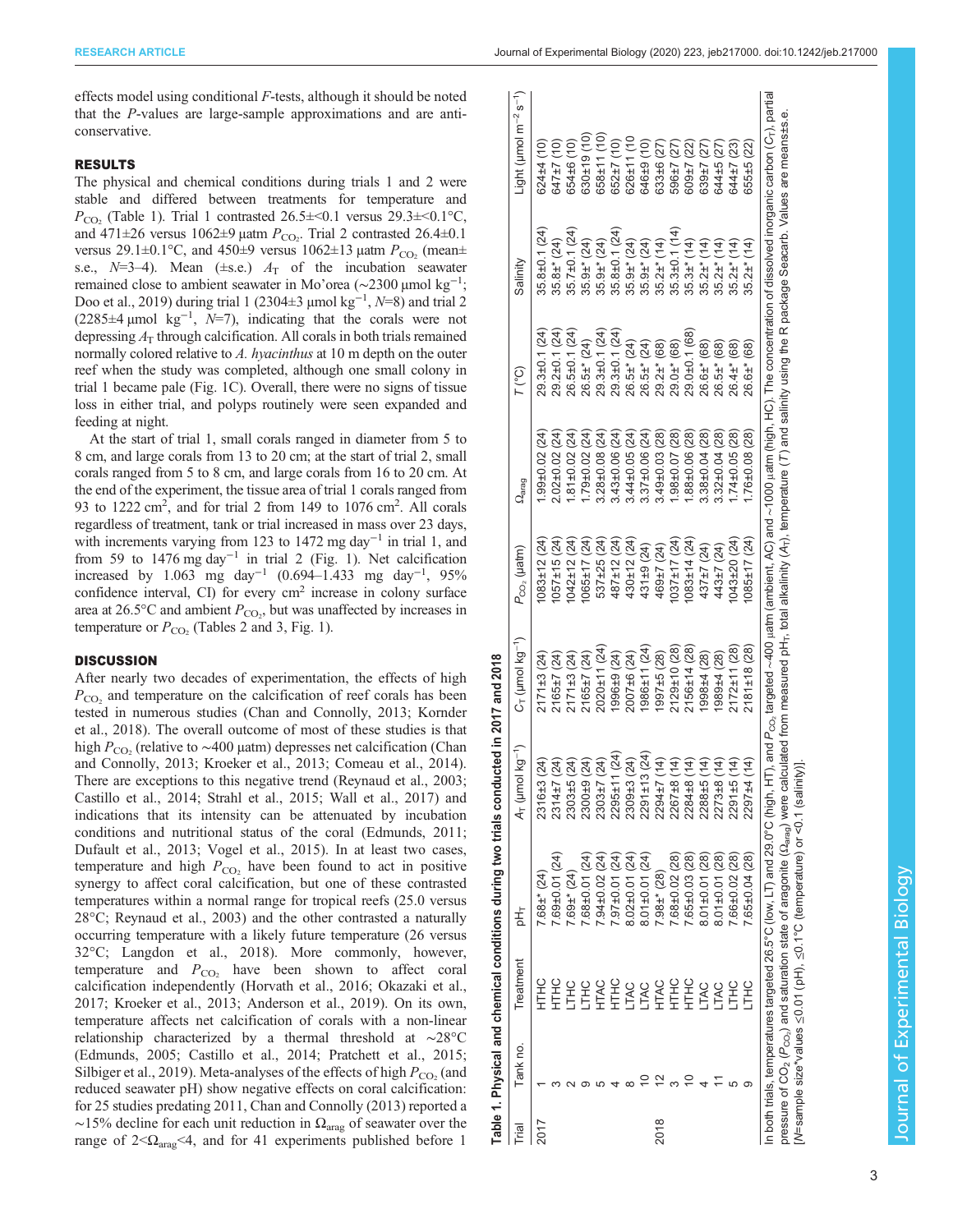<span id="page-3-0"></span>

Fig. 1. Net calcification of Acropora hyacinthus under the experimental conditions. Acropora hyacinthus (5-20 cm diameter) were collected from 10 m depth on the fore reef of Mo'orea and incubated under two temperatures (A, 26.5°C; and B, 29.1°C) and two  $P_{CO}$  regimes (ambient and elevated). Experiments were conducted in two trials, one from April to May 2017 (light tone), and one from April to May 2018 (dark tone). Lines show the fit (solid lines) and 95% confidence intervals (dashed lines and shading, showing fixed effects uncertainty) estimated from linear mixed-effects models. At 26.5°C, N=8 at ambient  $P_{\rm CO_2}$  and high  $P_{\rm CO_2}$ ; at 29.1°C, N=6 at ambient  $P_{\rm CO_2}$  and N=8 at high  $P_{\rm CO_2}$ . (C) Photograph of corals at the conclusion of the 2017 experiment.

January 2012, [Kroeker et al. \(2013\)](#page-5-0) reported a 32% decline for a ≤0.5 reduction of seawater pH, as is predicted to occur by ∼2100.

Relative to the aforementioned expectations, our previous discovery that net calcification of P. verrucosa ranging in size from 2.0 to 13.1 cm diameter was unaffected by temperature (26.5 versus 29.7°C) and  $P_{CO_2}$  (∼400 and 1000 µatm) [\(Edmunds and](#page-5-0) [Burgess, 2016](#page-5-0)) was unexpected (cf. [Chan and Connolly, 2013](#page-5-0); [Kroeker et al., 2013](#page-5-0); [Comeau et al., 2014; Pratchett et al., 2015\)](#page-5-0). Here, we show that a similar outcome resulted from incubating intact colonies of A. hyacinthus ranging in size from 4.6 to 19.9 cm diameter under treatment conditions equivalent to those applied to P. verrucosa [\(Edmunds and Burgess, 2016\)](#page-5-0). Together, our results make a case for the generalized outcome of our earlier results. For branching corals, net calcification of intact colonies of ecologically relevant sizes is resistant to the effects of high  $P_{\text{CO}_2}$  interacting with high and a low seawater temperatures within the current seasonal range for the study location.

This conclusion has three important caveats. First, like all experiments testing the effect of temperature and  $P_{\rm CO}$ , on corals, the results are only relevant to the range of treatment conditions and incubation durations employed. While the physical and chemical conditions in our experiment are commensurate with those employed in many other studies of the same topic (e.g. [Comeau](#page-5-0)

Table 2. Analysis of variance for the effects of temperature (low, 26.5°C; or high, 29.2°C) and  $P_{CO_2}$  (ambient, 462 µatm; or high, 1062 µatm) on net calcification of Acropora hyacinthus

| Term                         | d.f. | F-value | $P$ -value |
|------------------------------|------|---------|------------|
| Area                         | 1.11 | 85.63   | < 0.001    |
| Temperature                  | 1,10 | 0.77    | 0.40       |
| $P_{CO2}$                    | 1.10 | 0.80    | 0.39       |
| Area×temperature             | 1.11 | 0.34    | 0.57       |
| Area $\times P_{CO_2}$       | 1.11 | 0.48    | 0.50       |
| Temperature $P_{CO_2}$       | 1,10 | 0.11    | 0.75       |
| Area×temperature× $P_{CO_2}$ | 1.11 | 1.00    | 0.34       |

Note the P-values from conditional F-tests in linear mixed effects models are large-sample approximations and are anti-conservative.

[et al., 2014; Kroeker et al., 2013\)](#page-5-0), from which strong inferences have been made (e.g. [Comeau et al., 2014](#page-5-0)), we do not know whether our results are consistent across a wider range of treatment conditions or over lengthier incubations. Meta-analyses of the biological effects of ocean acidification on calcification, however, downplay the role of incubation duration in affecting the results of the experiment [\(Kroeker et al., 2013\)](#page-5-0).

Second, while we explicitly sampled the size range of A. hyacinthus colonies found at 10 m depth on the fore reef of Mo'orea when the experiments were conducted, our experiment did not include small fragments or single branches (i.e. nubbins). Instead, we focused on intact colonies. To support the interpretation that it is notable to have null effects of high  $P_{\text{CO}_2}$  acting across a range of normally occurring temperatures on colonies of A. hyacinthus, we infer that nubbins of this species would have been negatively affected by high  $P_{\text{CO}_2}$  as in [Anderson et al. \(2019\)](#page-4-0), who worked with <3 cm diameter fragments of the same species, [Comeau et al. \(2014\)](#page-5-0) who worked with 5 cm tall branch tips of the congener *Acropora pulchra*, and the numerous studies compiled in the meta-analyses of [Chan and](#page-5-0) [Connolly \(2013\)](#page-5-0) and [Kroeker et al. \(2013\).](#page-5-0)

Finally, as the 95% CIs on net calcification (mg day<sup>-1</sup>) as a function of colony size  $(cm<sup>2</sup>)$  reveal (Fig. 1), the ability to detect a size-specific treatment effect declines with colony size (i.e. the risks of Type II error increase as the effect size in terms of mg day−<sup>1</sup> becomes smaller). A larger sample size (i.e. more colonies) would provide a means to resolve two interpretations of the present results: (1) treatment effects were absent because the corals did not respond to the temperature and  $P_{CO_2}$  regimes employed (which we posit is a reasonable assertion given the consensus of contemporary literature), or (2) they were obscured by the risks of Type II error. Increasing sample sizes was not possible, however, because there are ethical objections to collecting numerous large coral colonies, and logistical challenges to accommodating them in tanks. The challenge of tank experiments is ensuring independence among corals while manipulating  $P_{CO_2}$  without allowing coral calcification to deplete seawater  $A_T$ . The ethical objections to much-needed experimentation with large coral colonies are unlikely to change,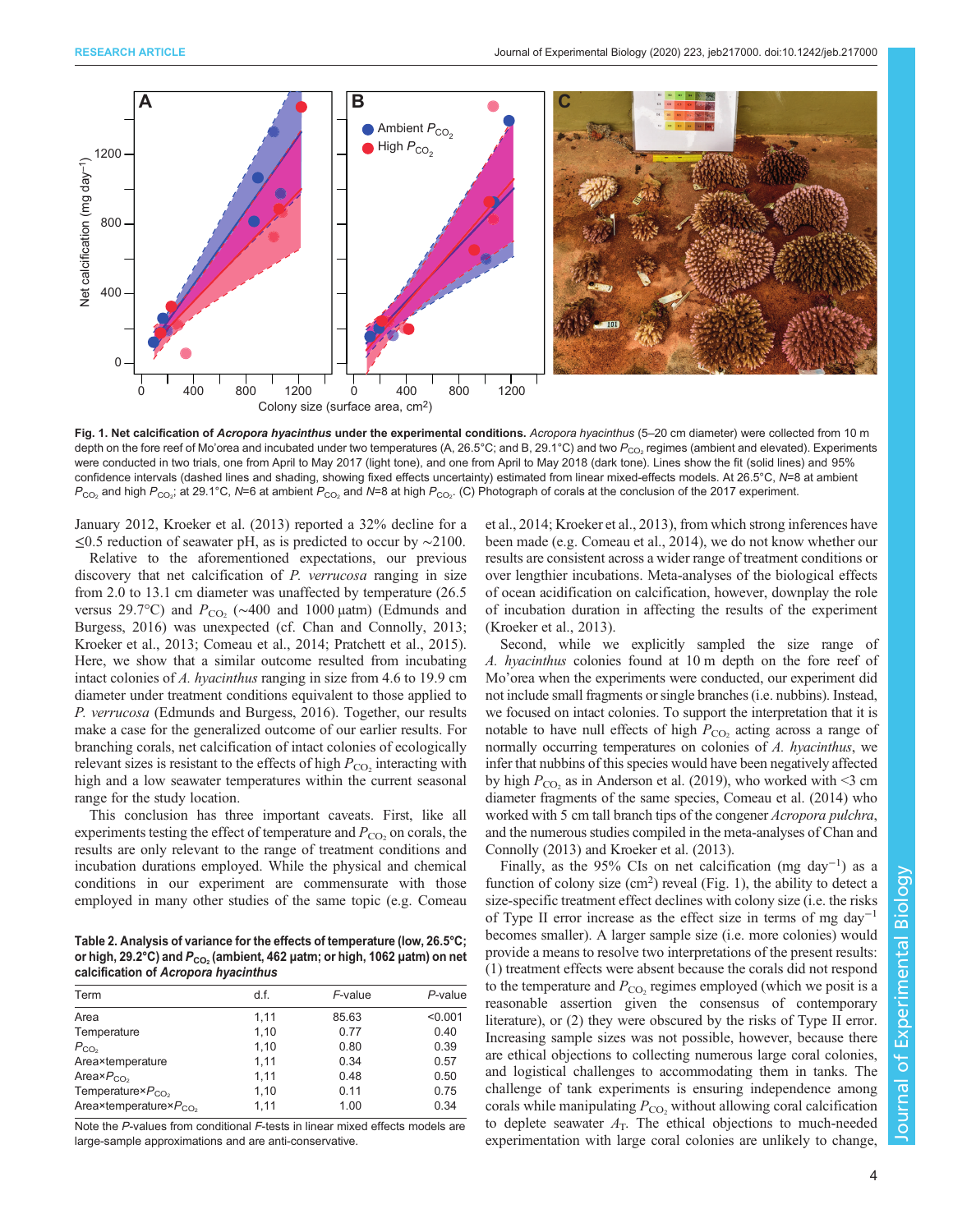## <span id="page-4-0"></span>Table 3. Parameter estimates from linear mixed-effects models fitted to whole-colony calcification rate in A. hyacinthus

| Parameter   | Interpretation                                                                                                        | Estimate (95% CI)              |
|-------------|-----------------------------------------------------------------------------------------------------------------------|--------------------------------|
| $\alpha$    | Response of corals in LTAC at the intercept (i.e. size 0 cm <sup>2</sup> )                                            | 28.964 (-50.177-108.104)       |
| $\beta_1$   | Slope of calcification versus coral surface area $\text{(cm}^2\text{)}$ in LTAC                                       | $1.063(0.649 - 1.433)$         |
| $\beta_2$   | Difference in calcification of corals in HTAC compared with LTAC at the intercept (i.e. size 0 cm <sup>2</sup> )      | 13.595 (-126.389-153.579)      |
| $\beta_3$   | Difference in calcification of corals in LTHC compared with LTAC at size 0 cm <sup>2</sup>                            | 16.426 (-136.098-168.950)      |
| $\beta_4$   | Difference in slope of coral surface area (cm <sup>2</sup> ) versus calcification in HTAC compared with LTAC          | $-0.276(-0.836-0.283)$         |
| $\beta_{5}$ | Difference in slope of coral surface area (cm <sup>2</sup> ) versus calcification in LTHC compared with LTAC          | $-0.281(-0.815-0.253)$         |
| $\beta_6$   | Difference in calcification of corals in HTHC compared with LTAC at the intercept (i.e. size 0 cm <sup>2</sup> )      | $-63.991 (-333.162 - 205.179)$ |
| $\beta$     | Marginal difference in slope of coral surface area (cm <sup>2</sup> ) versus calcification in HTHC compared with LTAC | $0.365(-0.447-1.177)$          |
| $\sigma_i$  | Standard deviation in calcification among tanks within years                                                          | 0.425                          |
| $\sigma_k$  | Standard deviation in calcification among years                                                                       | 0.147                          |
| $\sigma_i$  | Residual standard deviation in calcification of corals within each tank                                               | 0.658                          |

Net calcification (mg day<sup>-1</sup>) was estimated as the difference in buoyant weight (measured in grams) at the start and end of the experiment (23 days later), converted to dry weight using the density of aragonite. Colonies were incubated at low (LT; 26.5°C) or high (HT; 29.2°C) temperature, and ambient (AC; 462 µatm) or high (HC; 1062 µatm)  $P_{\rm CO_2}$ . The area of each coral is the surface area of tissue estimated by wax dipping. The fitted model was:

y<sub>r∼</sub>α<sub>LTACi</sub>+β<sub>1</sub>area<sub>LTACi</sub>+β<sub>2HTACi</sub>+β<sub>3LTHCi</sub>+β<sub>4</sub>area<sub>HTACi</sub>+β<sub>6</sub>area<sub>LTHCi</sub>+β<sub>6HTHCi</sub>+β<sub>7</sub>area<sub>HTHCi</sub>+σ<sub>i</sub>+σ<sub>i</sub>+σ<sub>i</sub>+σ<sub>i</sub> values in bold indicate 95% confidence intervals (CI) that do not overlap zero.

and greater use of in situ chambers (e.g. Camp et al., 2015) and FOCE technology (e.g. [Doo et al., 2019\)](#page-5-0) may be required to address the issues highlighted in the present study.

The common features of the present and our previous work [\(Edmunds and Burgess, 2016\)](#page-5-0) are the use of intact colonies, collected to reflect the range of colony sizes naturally occurring, and the reliance on net calcification as a response variable. The two taxa we have studied, however, are not morphologically identical, and other aspects of their response to environmental conditions are unlikely to be the same. For example, the contrast of corallum structure between our species might explain why area-normalized calcification declined with colony size in P. verrucosa [\(Edmunds](#page-5-0) [and Burgess, 2016\)](#page-5-0), but remained ca. 0.96 mg cm<sup>-2</sup> day<sup>-1</sup> across colonies between 93 and 1222 cm<sup>2</sup> for A. hyacinthus. In general, it is quite likely that multiple physiological traits will respond in dissimilar ways to OA and temperature [\(Kroeker et al., 2013\)](#page-5-0)

Although the cause(s) of the discordant results between the present study and the expected outcomes (cited above) remains unclear, there are several hypotheses that could account for these effects. For example, turbulent flow speed could mediate colony size dependency of physiological performance in branching corals [\(Edmunds and](#page-5-0) [Burgess, 2018](#page-5-0)). Additionally, interference among closely spaced branches could affect the flux of metabolites ([Patterson, 1982a](#page-5-0),[b](#page-5-0); Burgess et al., 2017), zooplanktivory ([Sebens et al., 1997\)](#page-5-0) or the concentration of solutes in interstitial seawater between branches that could determine tissue–surface seawater pH [\(Chan et al., 2016](#page-5-0)). As larger colonies of branching corals have lower area-normalized calcification than smaller colonies [\(Edmunds and Burgess, 2016\)](#page-5-0), and the sensitivity of net calcification to high  $P_{CO<sub>2</sub>}$  is dependent on the absolute rate of calcification [\(Comeau et al., 2014](#page-5-0)), it is also possible that increasing colony sizes has a negative feedback on the sensitivity of calcification to high  $P_{\text{CO}_2}$ . Regardless of the causal basis of the results described herein, they have profound implications for the field of experimental coral biology that is built on a foundation of research heavily dominated by analyses of coral nubbins. Large colonies of branching corals probably are not functionally equal to their detached and isolated branches with respect to their response to high  $P_{CO<sub>2</sub>}$  and elevated temperature.

### Acknowledgements

We thank S. Ginther for technical support, A. Potter, A. Widrick and S. Zimmermann for field assistance, and the staff of the UC Berkeley Richard B. Gump South Pacific Research Station for making our visits to Mo'orea productive and enjoyable. Research was completed under permits issued by the French Polynesian

Government (Délégation à la Recherche) and the Haut-Commissariat de la République en Polynésie Française (DTRT) (Protocole d'Accueil 2017-2018).

#### Competing interests

The authors declare no competing or financial interests.

#### Author contributions

Conceptualization: P.J.E., S.C.B.; Methodology: P.J.E., S.C.B.; Formal analysis: S.C.B.; Resources: P.J.E.; Data curation: P.J.E.; Writing - original draft: P.J.E., S.C.B.; Writing - review & editing: P.J.E., S.C.B.; Project administration: P.J.E.; Funding acquisition: P.J.E.

#### Funding

This research was funded by the US National Science Foundation through the Mo'orea Coral Reef (MCR) LTER (OCE 12-36905 and OCE 16-37396) and grants for research on coral biology (to P.J.E.: OCE 14-15268 and OCE 18-29898; and to S.C.B.: OCE 18-29867). This is a product of the MCR-LTER and is contribution number 302 of the Marine Biology Program of California State University, Northridge.

### Data availability

Data are available from the EDI Data Portal: [https://doi.org/10.6073/pasta/](https://doi.org/10.6073/pasta/c4490637abcbbd54899e28c7d4f74ae7) [c4490637abcbbd54899e28c7d4f74ae7](https://doi.org/10.6073/pasta/c4490637abcbbd54899e28c7d4f74ae7)

## References

- [Anderson, K., Cantin, N. E., Casey, J. M. and Pratchett, M. S.](https://doi.org/10.1007/s00338-019-01864-y) (2019). [Independent effects of ocean warming versus acidification on the growth,](https://doi.org/10.1007/s00338-019-01864-y) [survivorship and physiology of two](https://doi.org/10.1007/s00338-019-01864-y) Acropora corals. Coral Reefs 28, 1225-1240. [doi:10.1007/s00338-019-01864-y](https://doi.org/10.1007/s00338-019-01864-y)
- [Barner, A. K., Chan, F., Hettinger, A., Hacker, S. D., Marshall, K. and Menge,](https://doi.org/10.1111/gcb.14372) B. A. [\(2018\). Generality in multispecies responses to ocean acidification revealed](https://doi.org/10.1111/gcb.14372) [through multiple hypothesis testing.](https://doi.org/10.1111/gcb.14372) Glob. Chang. Biol. 24, 4464-4477. doi:10. [1111/gcb.14372](https://doi.org/10.1111/gcb.14372)
- [Barton, J. A., Willis, B. L. and Hutson, K. S.](https://doi.org/10.1111/raq.12135) (2017). Coral propagation: a review of [techniques for ornamental trade and reef restoration.](https://doi.org/10.1111/raq.12135) Rev. Aquac. 9, 238-256. [doi:10.1111/raq.12135](https://doi.org/10.1111/raq.12135)
- Birkeland, C. (1976). An experimental method of studying corals during early stages of growth. Micronesica 12, 319-322.
- [Brown, B. E., Dunne, R. P., Ambarsari, I., Le Tissier, M. D. A. and Satapoomin,](https://doi.org/10.3354/meps191053) U. [\(1999\). Seasonal fluctuations in environmental factors and variations in](https://doi.org/10.3354/meps191053) [symbiotic algae and chlorophyll pigments in four Indo-Pacific coral species.](https://doi.org/10.3354/meps191053) Mar. Ecol. Prog. Ser. 191[, 53-69. doi:10.3354/meps191053](https://doi.org/10.3354/meps191053)
- [Burgess, S. C., Ryan, W. H., Blackstone, N. W., Edmunds, P. J., Hoogenboom,](https://doi.org/10.1111/ivb.12199) [M. O., Levitan, D. R. and Wulff, J. L.](https://doi.org/10.1111/ivb.12199) (2017). Metabolic scaling in modular animals. Invertebr. Biol. 136[, 456-472. doi:10.1111/ivb.12199](https://doi.org/10.1111/ivb.12199)
- Camp, E. F., Krause, S.-L., Santos, L. M. F., Naumann, M. S., Kikuchi, R. K. P., Smith, D. J., Wild, C. and Suggett, D. J. (2015). The "flexi-chamber": a novel cost-effective in situ respirometry chamber for coral physiological measurements. PLoS ONE 10, e0138800.
- [Castillo, K. D., Ries, J. B., Bruno, J. F. and Westfield, I. T.](https://doi.org/10.1098/rspb.2014.1856) (2014). The reefbuilding coral Siderastrea siderea [exhibits parabolic responses to ocean](https://doi.org/10.1098/rspb.2014.1856)